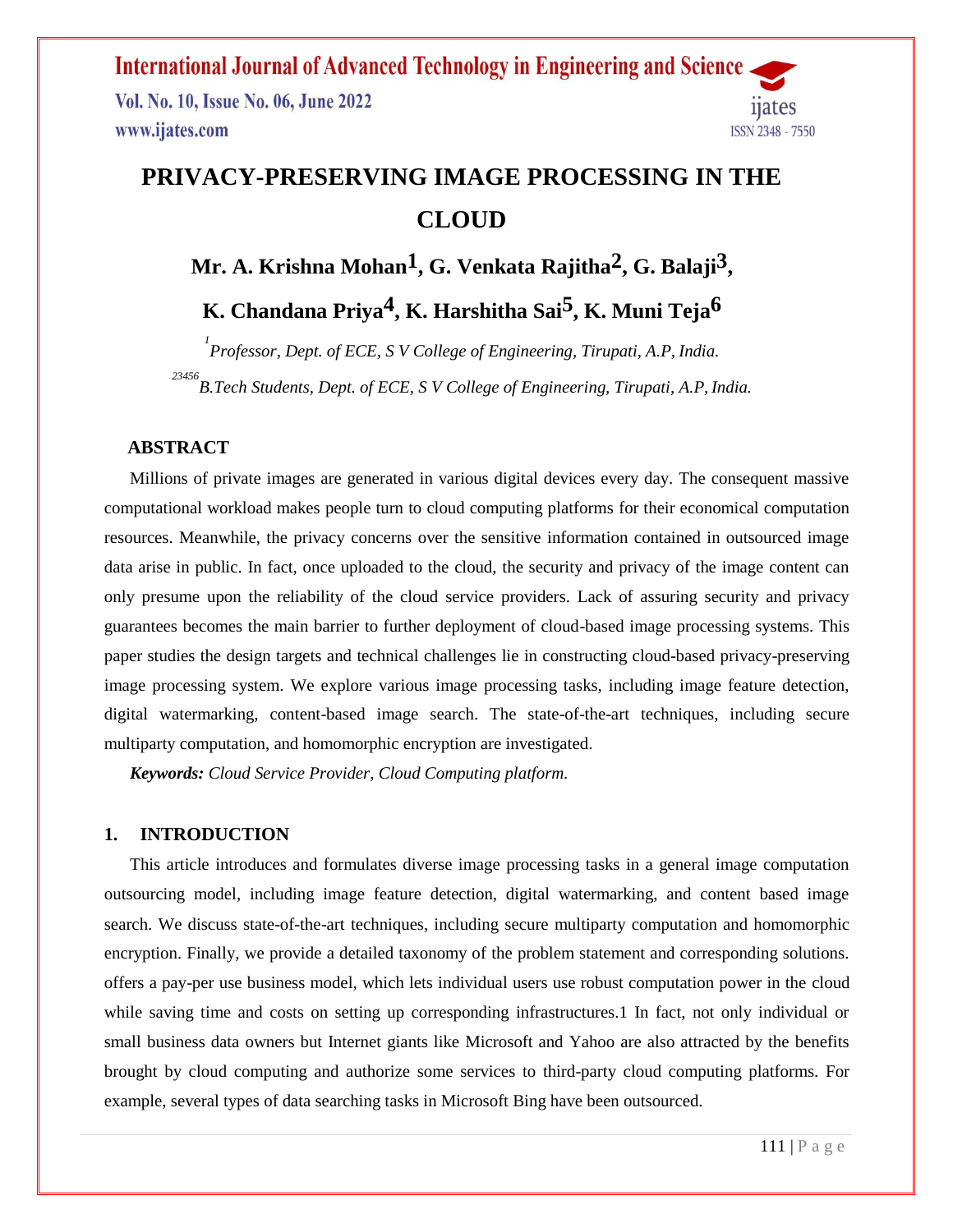Vol. No. 10, Issue No. 06, June 2022 www.ijates.com

 However, the participation of a third-party cloud computing platform also increases the vulnerability of private data, e.g., potential data breaches and losses. Under current cloud architecture, the content of outsourced image data will inevitably be leaked to CSPs. In this case, the leaked content might be sensitive information such as the data owner's personal identity, home address, or even financial records. Moreover, even if we assume CSPs are completely honest and could be trusted to have data owners' private information, such privacy leakages still happen. In fact, the cloud server is usually considered as a lowqualified. The cloud computing platform suffers from more security threats compared with a traditional network server. For instance, a severe vulnerability in cloud servers is the sharing of computing resources: flaws in System Virtual Machine (SVM) software have frequently been discovered and exploited to attack cloud servers in recent years.

### **2. LITERATURE REVIEW**

 In recent years, secure image data processing has grown rapidly as a research field and attracted attention from both academia and industry. In practice, many fancy image-processing applications require computational power beyond the limit of mobile devices. For example, 3D structure reconstruction needs massive computational power for image feature detection and matching. In this area, the main research direction lies in the detection of image features over ciphertext domain. Many encryption techniques are applied or adjusted to protect image data privacy while enabling visual feature extractions. Qin and colleagues proposed a global image feature detection mechanism for color histogram-based descriptors detection. The authors utilized a Somewhat Homomorphic Encryption (SHE) scheme to enable the computation of diverse color descriptors in the MPEG-7 standard over the ciphertext domain. These features are further utilized as basic building blocks for services such as image matching and semantic tag generation. Hsu and colleagues proposed a local feature detection mechanism for Scaler Invariant Feature Transform (SIFT), which utilizes the Paillier encryption scheme to enable the computation of SIFT features over ciphertext domain. In another work,8 the authors analyzed different scaling ratios by adjusting fixed point numbers in the proposed scheme. However, all these works suffer from the high computational complexity brought on by homomorphic operations, especially for those who perform relatively complicated algorithms like SIFT. Qin and colleagues solve this problem by utilizing a multi-server structure to enable SIFT algorithm over encrypted data. Another thriving research direction is secure digital watermarking, which enables outsourcing the time-consuming tasks of generating digital watermark without compromising the privacy of the image content. Two types of approaches have been proposed: asymmetric watermarking and zero-knowledge watermark detection. However, most existing works still suffer from the high computational complexity on both user and cloud.

11<sub>ates</sub>

ISSN 2348 - 7550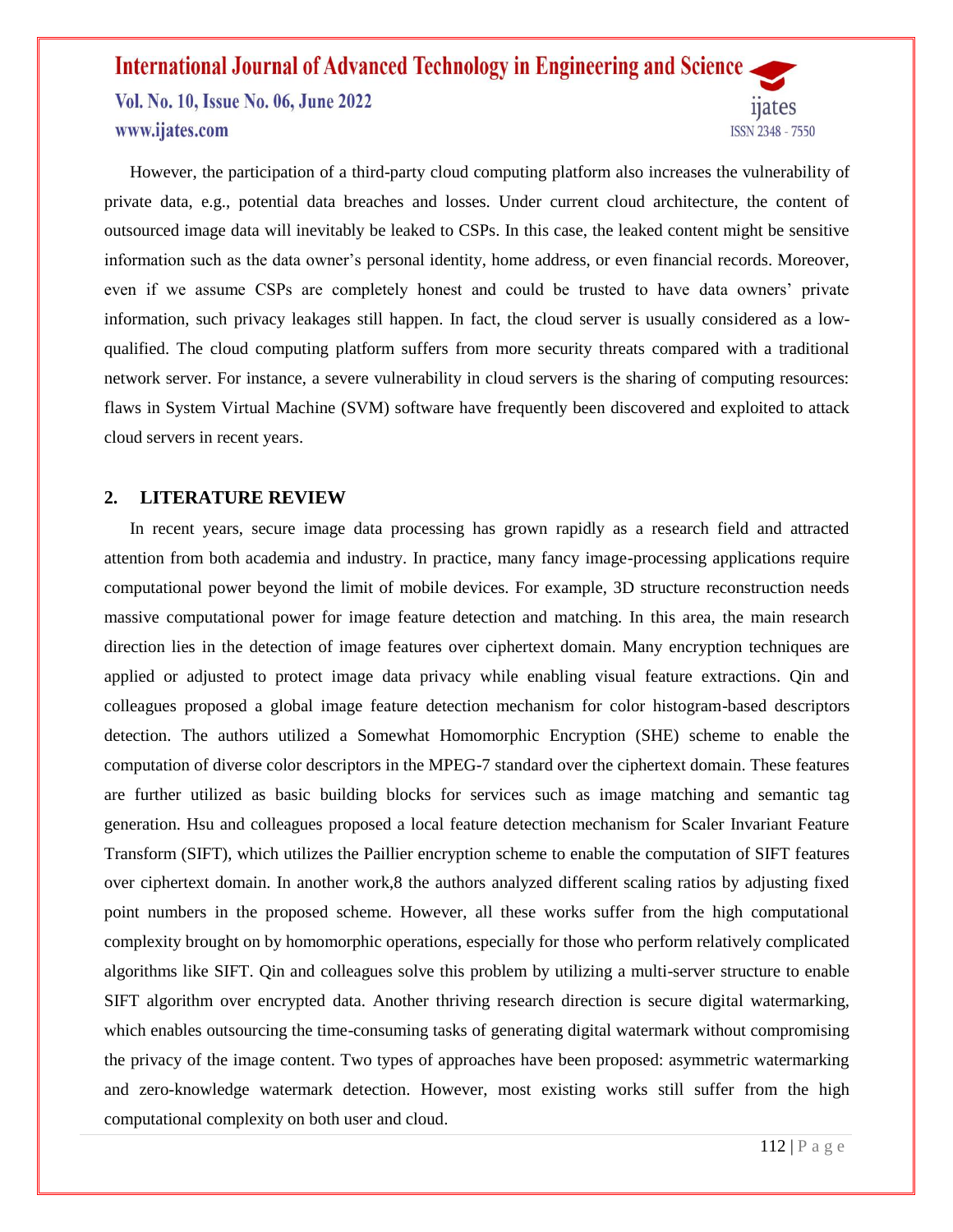Vol. No. 10, Issue No. 06, June 2022 www.ijates.com



### **3. EXISTING METHOD**

 Motivated by the rapid growth of image processing and data mining techniques, more and more image processing based applications are deployed in various end-users' devices. For example, content-based image search, digital watermark verification, and so on. The consequent massive image processing tasks bring enormous computation overhead to data owners. To solve this problem, more and more users are outsourcing the "expensive" tasks to cloud computing platforms. In one such cloud computing platform, Cloud Service Provider (CSP). .

 It offers flexible approaches to manage private image datasets online, and the features extracted from images are encrypted in a distance-preserving scheme to enable direct comparisons for similarity evaluation. In the work of Erkin and colleagues, the current image search indices are encrypted while achieving searching functionalities with efficiency. However, in a practical privacy-preserving computation scenario, all the existing works are very difficult to achieve the security requirements and practical efficiency performances at the same time.

### **4. PROPOSED METHOD**

The proposed system consists of two main entities: the Cloud Computing Platform (CCP) and the user. The user is a data owner who holds massive image data and intends to outsource the image processing tasks to the CCP. In this setting, a user utilizes the CCP as a complementary resource for his limited computational power and also outsources complicated image processing tasks to the CCP. Meanwhile, users need to protect the privacy of their data. For example, hospitals are under an obligation to protect patients' records such as medical images and profiles. In this case, to protect a user's privacy, he or she has to encrypt the image data before outsourcing to the CCP. Meanwhile, the entity CCP is composed of a set of cloud servers assumed to be honest but curious. It can only access the encrypted image data uploaded by users and perform the corresponding image processing algorithms over the ciphertext domain. After that, the CCP returns the requested results in the form of ciphertext back to a user. Finally, a user can use her private key to decrypt the returned results. Throughout the process, the CCP should not have any access to the content or results of the user outsourced image computation tasks in plaintext domain.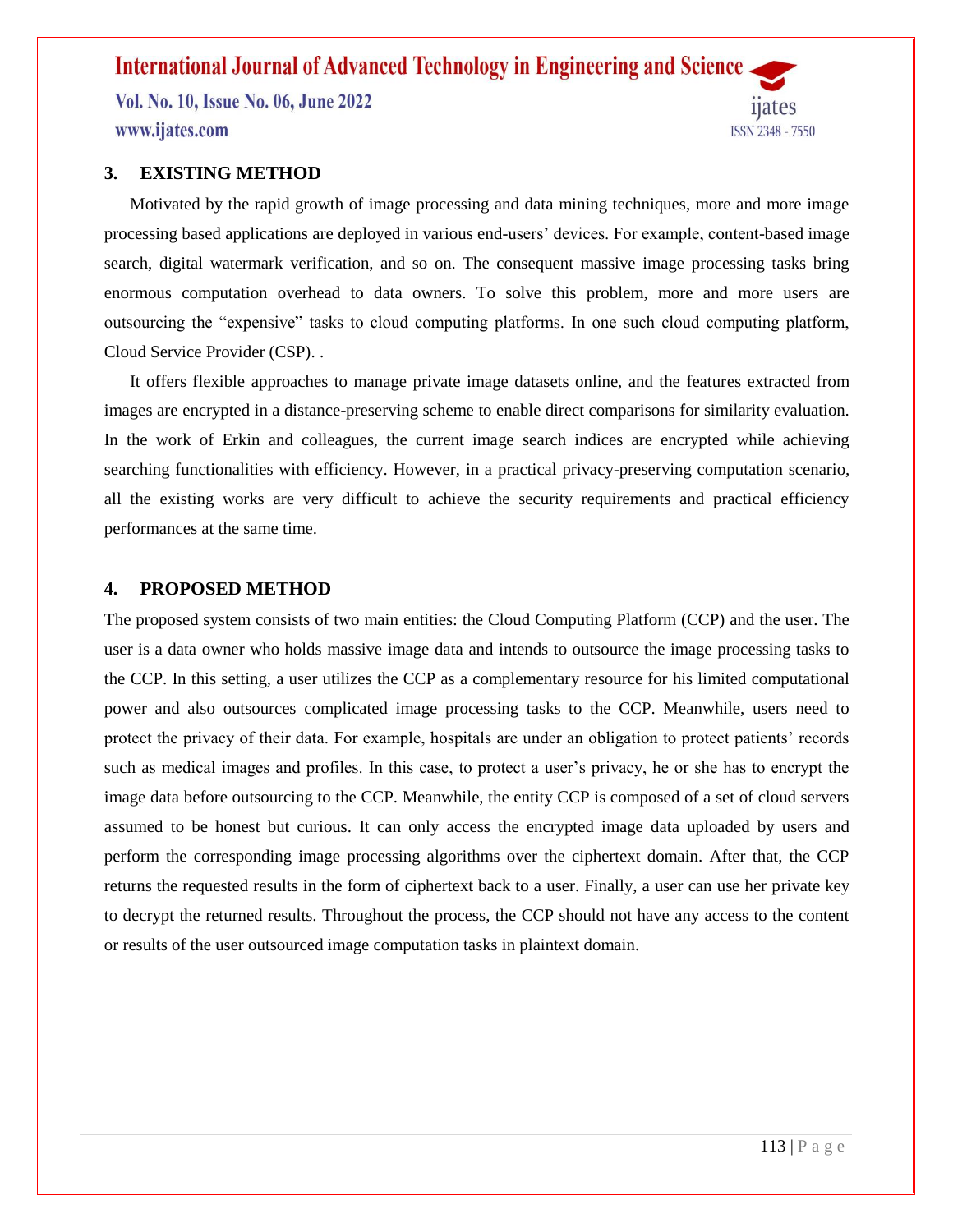Vol. No. 10, Issue No. 06, June 2022 www.ijates.com



### **5. METHODS OR TECHNIQUES USED**

 **Data Preprocessing:** In the Data Preprocessing phase, for the image I, a user prepares ciphertext C through encoding process Encode(I) and sends C to the CCP, where computation takes over the encrypted image C. Such an encoding algorithm should be lightweight and support as many image processing algorithms as possible. Hence, the user only needs to encode its image data once, and CCP takes the majority of the computation workload.

 **Encrypted Image Evaluation:** After receiving the encrypted image data, CCP performs image processing algorithms over the ciphertext domain to get the corresponding encrypted results. Meanwhile, the private information of uploaded image data should be protected from the CCP.

 Note that in this system architecture, users can get the maximum flexibility and scalability to perform massive image processing tasks. In fact, if a user has to perform part of an image processing task and then upload the encrypted intermediates to CCP, the user's flexibility will be limited. Under this circumstance, a user will have to compute and encrypt different intermediates for various image processing tasks respectively. Nevertheless, even a minor parameter change in processing algorithms will force the user to compute and encrypt the whole image dataset over again.

#### **SMC BASED IMAGE PROCESSING**

 Usually, the Secure Multiparty Communication20 protocol is considered as a general solution to any function computations. However, due to its enormous computation and communication complexity, it is not widely implemented in practice. Nevertheless, its advantage in compatibility and the simplicity of the SMC algorithm makes it play a very important role in secure cloud computing mechanism designs. Among many SMC techniques, the Secure Two-party Computation is often utilized as a building block in constructing the system with techniques like homomorphic encryption scheme.

ISSN 2348 - 7550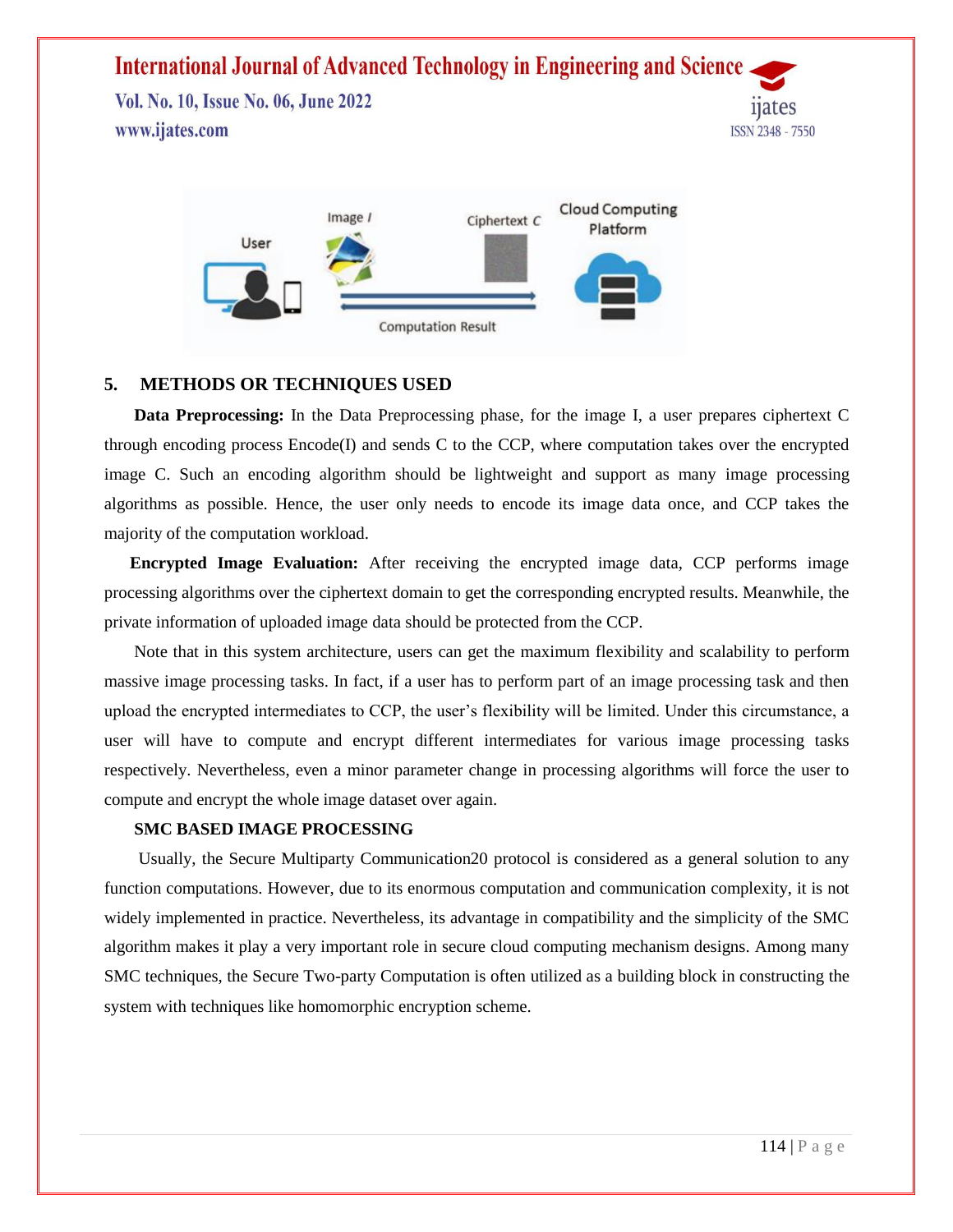# **International Journal of Advanced Technology in Engineering and Science** Vol. No. 10, Issue No. 06, June 2022 www.ijates.com ISSN 2348 - 7550



### **SMC based Secure Image Feature Detection**

In image feature detection algorithms, functionality requirements like the comparison, factorial, and trigonometric operations exist in many complicated image feature detection algorithms. However, these operations over the ciphertext domain require tens to hundreds of iterations of homomorphic addition and multiplication operations. Hence, it seems to be impractical to use only homomorphic encryption based techniques to realize all those functionalities. To solve this problem, one possible methodology is adjusting the system architecture of the cloud computing platform to utilize SMC techniques. As shown in Figure 4, a user can easily realize homomorphic additions and ciphertext comparisons through introducing additional cloud servers.



### **6. SIMULATION RESULT**

Simulation results performed are shown through screenshots.



### **Figure-1: - server registration**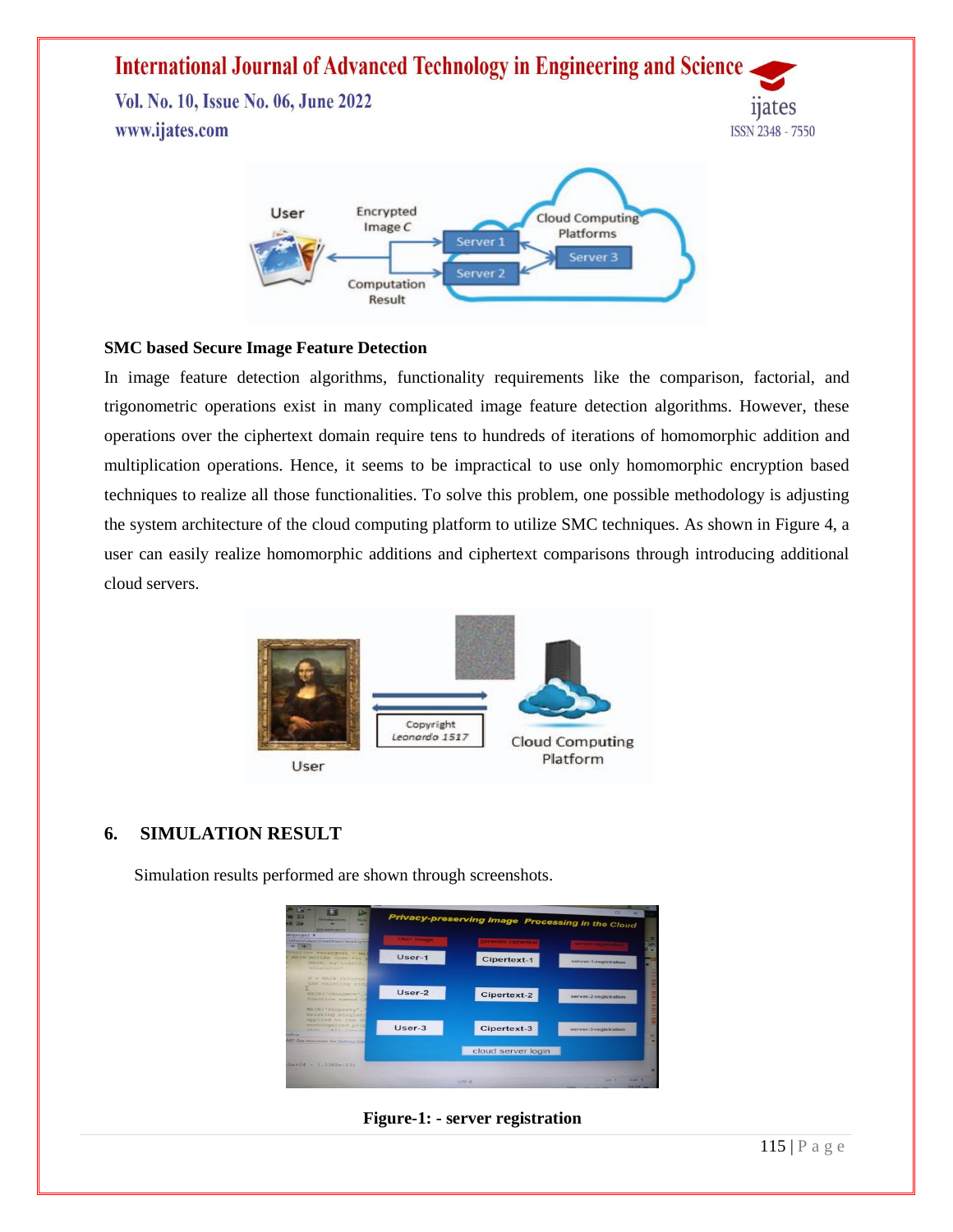Vol. No. 10, Issue No. 06, June 2022 www.ijates.com





**Figure 2: - server logging**

In this paper we are the data owners of or data and we can maintain the large amount of data also. By using this image processing technique we can make our cloud platform more secure because the algorithm we use here is very difficult to decrypt. First the image is converted to the ciphertext image and then we have to decrypt that image by correct image. Then we get login as successful otherwise we are not allowed to see the data in that server.

### **7. CONCLUSION**

 This paper studies the problem of privacy-preserving image processing in the cloud, which could enable robust image-processing based applications on devices with limited computation power, e.g., a variety of instant image processing apps on lenses, watches, or other personal devices. Compared with other outsourced computation tasks, image-processing algorithms are relatively complicated and have high computation complexity. To solve the problem, we start by building a system model and formulating design targets. After that, state-of-the-art techniques are introduced, including homomorphic encryption, secure multiparty computation, and so on. We also present several case studies for different techniques and analyze their merits and drawbacks.

### **8. FUTURE SCOPE**

Through the analysis, we find that the balance among design targets: functionality, security, and efficiency make it difficult to solve the problem by applying only one technique. The integration of different techniques instead of traditional cryptography tools is the most promising research direction in this area.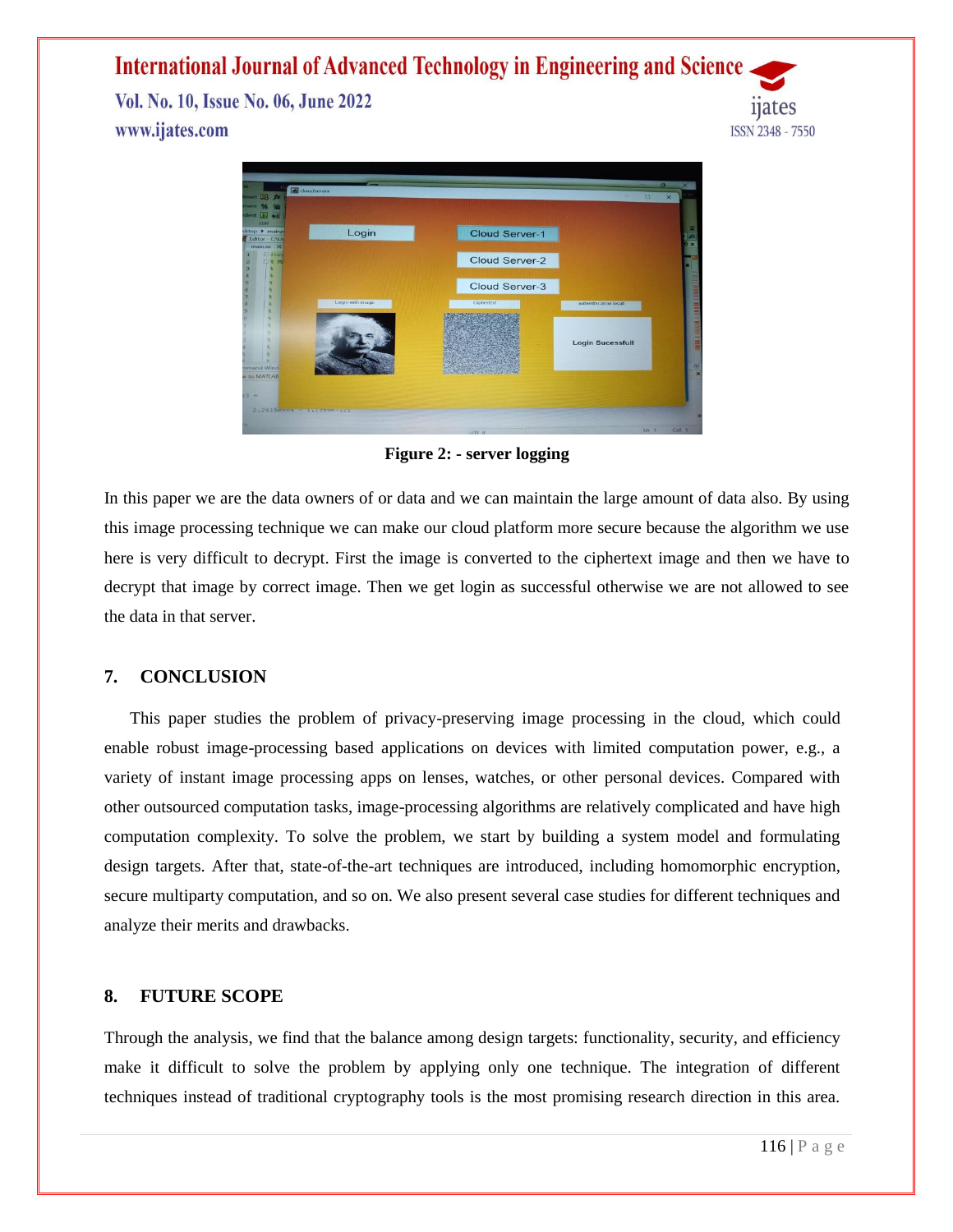Vol. No. 10, Issue No. 06, June 2022 www.ijates.com



Also, considering the prevalence of JPEG compression among some data, privacy-preserving decompression of JPEG file as a special case of privacy-preserving DCT computation is also a promising research direction in this area.

To solve the problem, we start by building a system model and formulating design targets. After that, stateof-the-art techniques are introduced, including homomorphic encryption, secure multiparty computation, and so on.

### **9. REFERENCE**

M. Armbrust et al., "A view of cloud computing," Communications of the ACM, vol. 53, no. 4 pp. 50– 58.

1. H. Esfahani et al., "Cloudbuild: Microsoft's Distributed and Caching Build Service," Software Engineering in Practice (SEIP 16), 2016.

2. C. Wang et al., "Privacy-assured outsourcing of image reconstruction service in cloud," IEEE Transactions on Emerging Topics in Computing, vol. 1, no. 1, 2013, pp. 166–177.

3. C. Modi et al., "A survey of intrusion detection techniques in cloud," Journal of Network and Computer Applications, vol. 36, no. 1, 2013, pp. 42–57.

4. W. Lu et al., "Secure image retrieval through feature protection," Procedings of the International Conference on Acoustics, Speech, and Signal Processing (ICASSP 09), 2009.

5. Z. Qin et al., "Privacy-preserving outsourcing of image global feature detection," Proceedings of the Global Communications Conference (GLOBECOM 14), 2014.

6. C.-Y. Hsu et al., "Image feature extraction in encrypted domain with privacy preserving SIFT," IEEE Transactions on Image Processing, vol. 21, no. 11, 2012, pp. 4593–4607.

7. C.-Y. Hsu et al., "Homomorphic encryption-based secure SIFT for privacy-preserving feature extraction," Proceedings of SPIE (SPIE 11), 2011.

8. Z. Qin et al., "Towards efficient privacy-preserving image feature ex-traction in cloud computing," Proceedings of the 2014 ACM on Multimedia Conference (MM 14), 2014.

9. J. Eggers, J. Su, and B. Girod, "Public key watermarking by eigenvectors of linear transforms," Proceedings of the European Symposium on Security and Privacy (Euro SP), 2000.

10. Gentry, "Fully homomorphic encryption using ideal lattices," Proceedings of the 41st Annual ACM Symposium on Theory of Computing (STOC 09), 2009.

11. M. Naehrig et al., "Can homomorphic encryption be practical?," Proceedings of ACM Cloud Computing Security Workshop (CCSW 11), 2011.